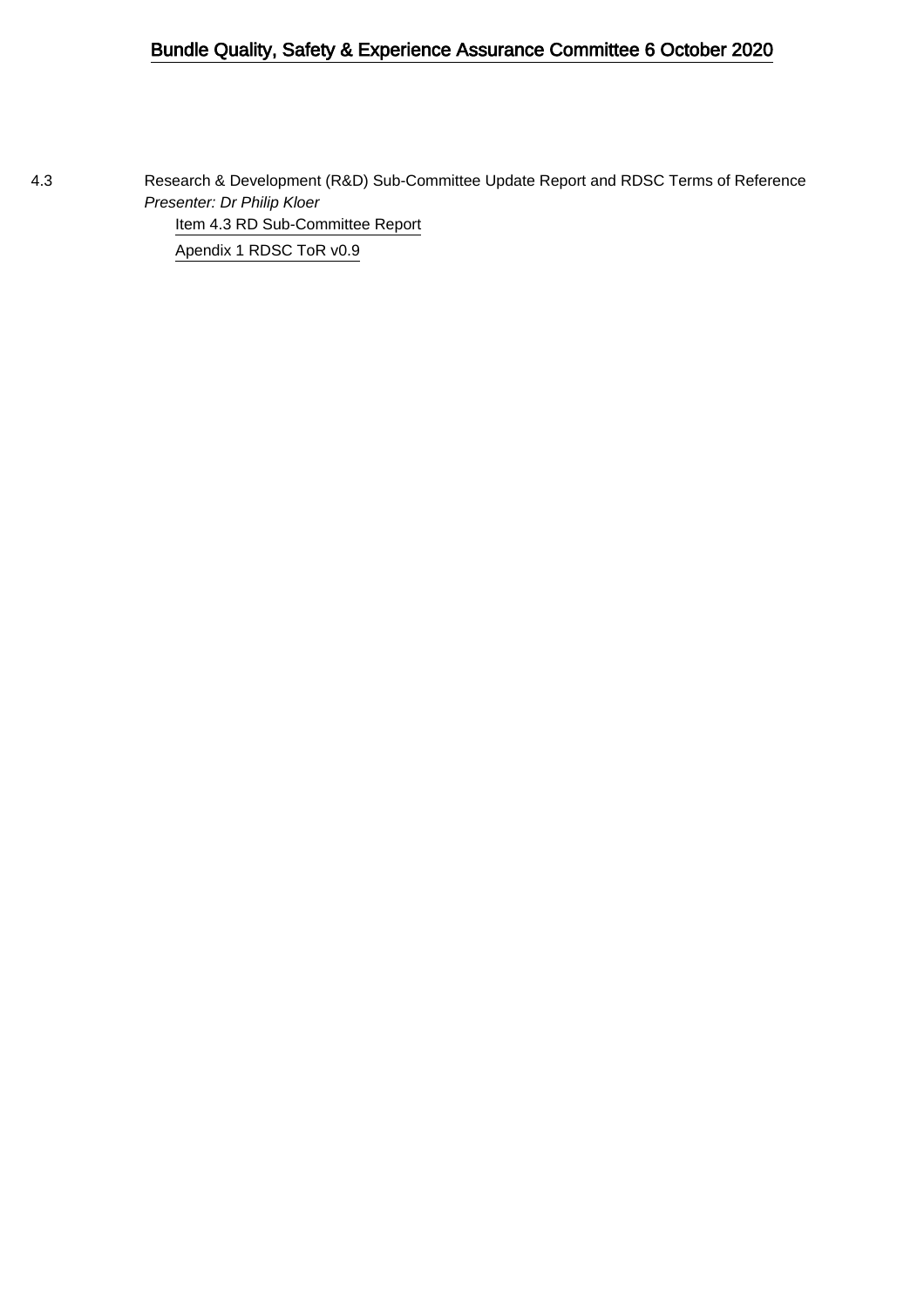

<span id="page-1-0"></span>

| <b>Enw'r Pwyllgor:</b>                         | Exception Report from Research & Development Sub-Committee |  |
|------------------------------------------------|------------------------------------------------------------|--|
| <b>Name of Sub-Committee:</b>                  |                                                            |  |
| <b>Cadeirydd y Pwyllgor:</b>                   | Dr Philip Kloer, Medical Director and Deputy CEO           |  |
| <b>Chair of Sub-Committee:</b>                 |                                                            |  |
| <b>Cyfnod Adrodd:</b>                          | 14 <sup>th</sup> September 2020                            |  |
| <b>Reporting Period:</b>                       |                                                            |  |
| <b>Materion Ansawdd, Diogelwch a Phrofiad:</b> |                                                            |  |

### **Quality, Safety & Experience Matters:**

As all Health Board Sub-Committee meetings were stood down in March 2020 due to the COVID-19 Pandemic, the first meeting of the Research & Development Sub-Committee (RDSC) since January 2020 was held on 14<sup>th</sup> September 2020.

## **1. Terms of Reference**

The RDSC Terms of Reference (ToR) (Appendix 1) were presented for review. The Sub-Committee agreed to amend the frequency of R&DSC meetings from quarterly to bi-monthly, to bring it in line with the frequency of QSEACs meetings and prevent any gaps in assurance. They also approved the ToRs for onward ratification by the Quality, Safety and Experience Assurance Committee (QSEAC).

## **2. R&D Operational Team Performance**

The Sub-Committee received a report from the R&D operational manager on R&D operations across the University Health Board (UHB), with the following noted:

- Recovery from the impact of COVID-19 is continuing.
- The lack of research facilities in Bronglais and Glangwili General Hospitals is hindering their ability to open new portfolio studies.
- The sponsorship review panel has seen six studies this year to date, already a 100% increase on the previous year.
- A pathway to portfolio grant programme has been set up by R&D. This initiative will run quarterly, with 1 award made to date.
- Progress continues on the written control documents
- An update to internal audit had been received (see section below)

## **3. Research Quality Management Group Report**

The Sub-Committee received a report from the Research Quality Management Group (RQMG). The RQMG provides assurance to the R&DSC that all research and development activities in Hywel Dda University Health Board comply with the UK Policy Framework for Health and Social Care Research and other applicable research legislation, and also meet the International Conference for Harmonisation of Good Clinical Practice (GCP) standards for research. The RQMG has met in March and August in 2020, with the following noted from the August 2020 meeting:

- Oncotype Dx trial handover facilitated by Quality Assurance Officer (Research) before the current Study Coordinator left their post;
- Fourier Transform Infrared (FTIR) spectroscopy study triggered audit report approved by RQMG Chair's action and submitted to Wales Research Ethics Committee 7 on 17<sup>th</sup> July 2020;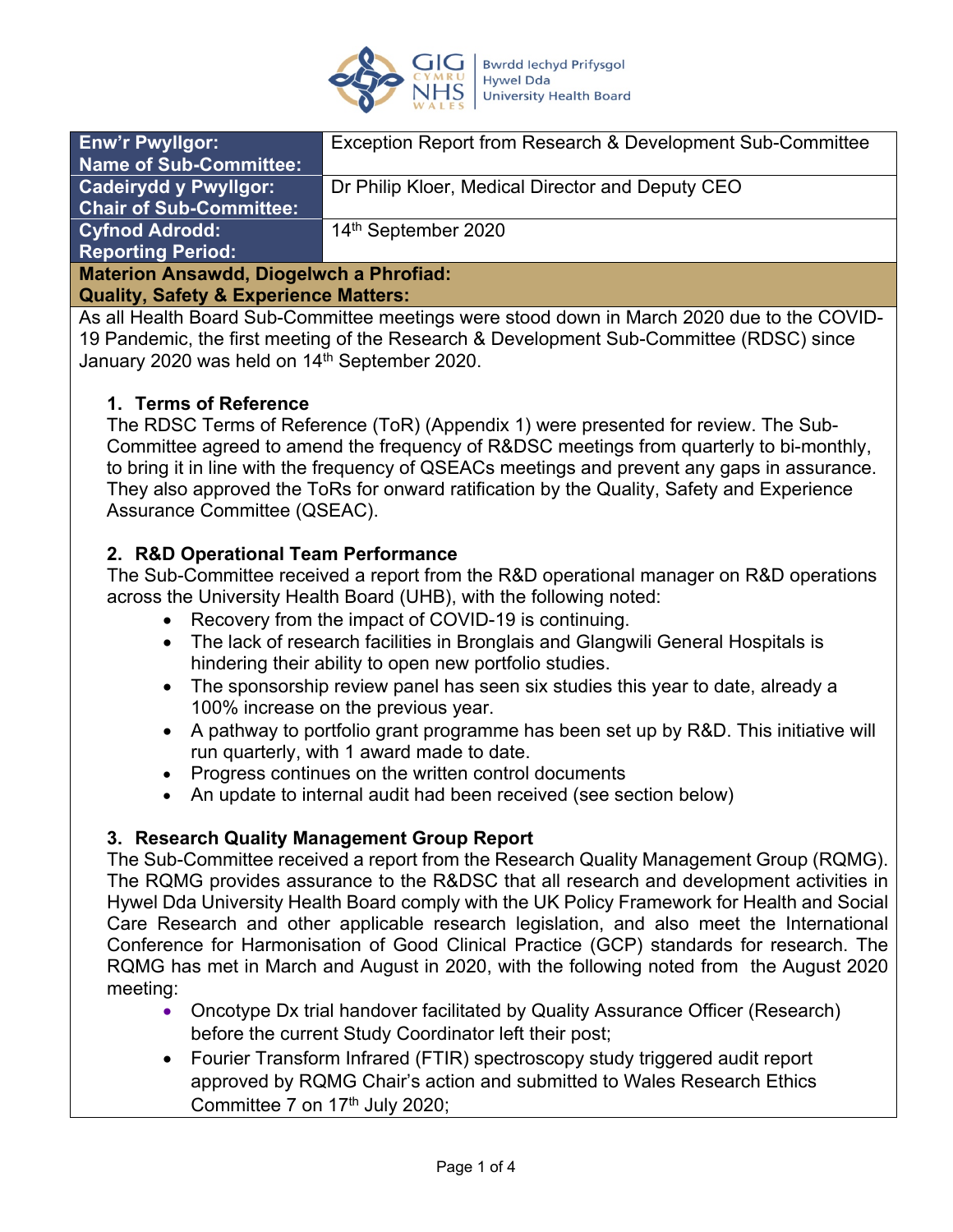- Approved the FTIR study human tissue sample destruction in compliance with the Biobank Policy (466) and HDdUHB's Human Tissue Authority License for Research;
- Progress update for HDdUHB's Biobank Database project;
- Discussion relating to establishing a Biobank Access Committee to consider requests for, and oversee the release of, human tissue samples from HDdUHB's Biobank;
- Developing Guidance for R&D staff and the research community on Statutory Inspections by the Medicines and Healthcare products Regulatory Agency / Human Tissue Authority (MHRA/HTA)

In addition, 14 items from the outstanding suite of written control documents were presented to RQMG for approval. All documents were approved.

# **4. Financial Report**

The Sub-Committee received the financial report , with the following noted:

- R&D is on track to break even for 2020/21 with no risk to the Health Board.
- Commercial trial income has reduced due to decrease in commercial research. A commercial approach will be included as part of the strategy development process.

## **5. Items for ratification**

Three documents from the suite of written control documents were approved. These documents related to Research-Related Adverse Event / Serious Adverse Event Reporting. The documents received interim approval for 6 months on  $9<sup>th</sup>$  April 2020 by the RQMG Chair and the R&D Strategic Management Team Chair, with a requirement to receive full approval.

# **6. R&D Strategy**

The current R&D strategy comes to an end in March 2021, therefore work is progressing to develop a new 3-5 year R&D strategy.

- The strategy will cover innovation as well as research.
- A discussion took place with active involvement of the three University representatives.
- A work plan to support the strategy development is being produced

# **7. University Partners**

The Sub-Committee received an update from the University Partners on their current and planned work with Hywel Dda R&D.

# **Risgiau:**

# **Risks (include Reference to Risk Register reference):**

There are nine active risks for R&D on the Risk Register, with three risks added to the register during August 2020 (see further details below). Whilst the Sub-Committee received assurance on the management of the risks, it agreed to escalate the following risk to the QSEAC:

**The lack of dedicated research space on the acute hospital sites** – this links to Risk 148 described below. This issue is also related to Risks 556 (Failure to increase research studies – a KPI); 557 (Failure to increase opportunity for people to participate in research – a KPI); 915 & 916 (Unsafe working environments in the research lab in (Prince Philip Hospital (PPH) / lab space in Glangwili General Hospital (GGH); 952 (Lower than expected income).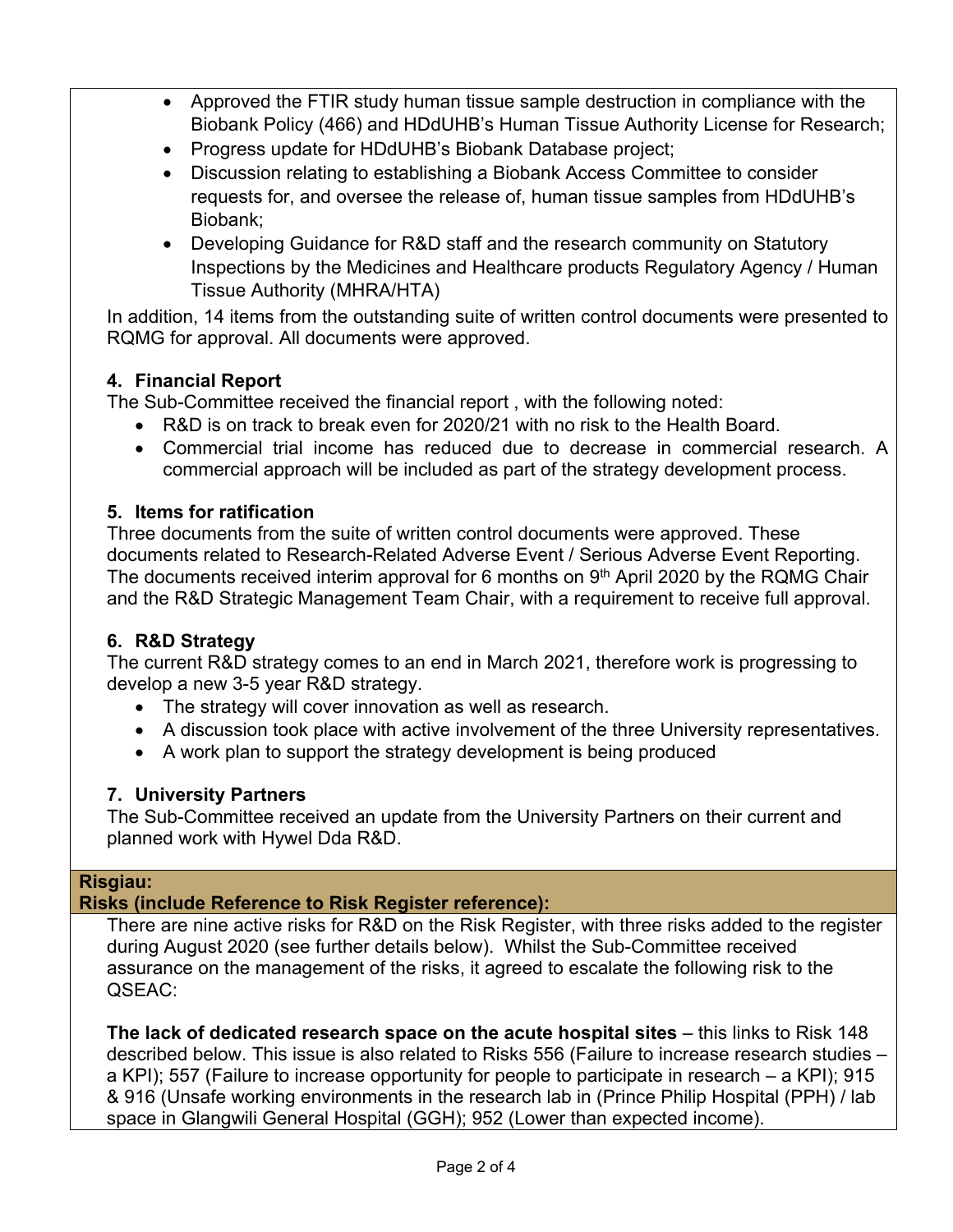- PPH has a dedicated clinical research centre with clinical space and a laboratory that is currently being upgraded to a CL2 standard (to address risk 915).
- Withybush General Hospital (WGH) has use of lab space, and use of clinical rooms in the chemotherapy day unit.
- Bronglais General Hospital (BGH) has no lab space, and currently no clinical space
- GGH has no clinical space and the space that was being used to process samples has recently been condemned (risk 916), so the activity has ceased.

The lack of dedicated research space (research laboratory to process samples, and a clinical room to see patients) is significantly hindering the ability of GGH and BGH to open any research studies beyond simple observational trials. This impacts on the team's ability to achieve the KPIs that have been set by Health and Care Research Wales. A failure to achieve the KPIs means a reduction in income for research the following year.

If offering the best quality care is to offer the opportunity for patients to receive access to new and novel therapies, often through trial, then without addressing the space issue, we will be suboptimal.

The issue is most acute in GGH. It has been on the R&D risk register since May 2016, and it is something that R&D cannot solve by themselves. Meetings have been held between R&D, the GGH management team, and estates, and a potential space has been identified. The area in question is ripe for improvement, the fabric and services have not been attended to for some time, and the electrical circuitry cannot be extended in its present state. The area will also need alteration to make it suitable for R&D needs. Estates have produced some drawings and an estimate of costs, however the estimate is high and reducing the scope has not had a significant impact on the cost. The Director of Estates has kindly agreed to re-visit. Although R&D can contribute to the costs we are not able to fully fund the current estimate. Unless we can identify an option that works within the available budget, then more complicated observational and interventional research at GGH will not be able to take place.

## **Gwella Ansawdd: Quality Improvement:**

## **Internal Audit**

Between September 2019 and January 2020, the R&D department was subject to an internal audit. The objective of the review was to assess the adequacy of arrangements for the management of R&D in order to provide assurance to the Audit & Risk Assurance Committee (ARAC) that risks material to the achievement of systems objectives were being managed appropriately.

In January 2020, the overall decision of the auditors was that the Board could only take **limited assurance** that arrangements to secure governance, risk management and internal control were suitably designed and applied effectively, resulting in a moderate impact on residual risk to exposure until the recommendations were implemented.

A management response was prepared and submitted to ARAC and a re-audit was planned. In the interim, work took place across the R&D department to address the recommendations.

 $Re$ -Audit – report available on 28<sup>th</sup> August The re-audit took place between  $13<sup>th</sup> - 27<sup>th</sup>$  August 2020, to establish the progress made by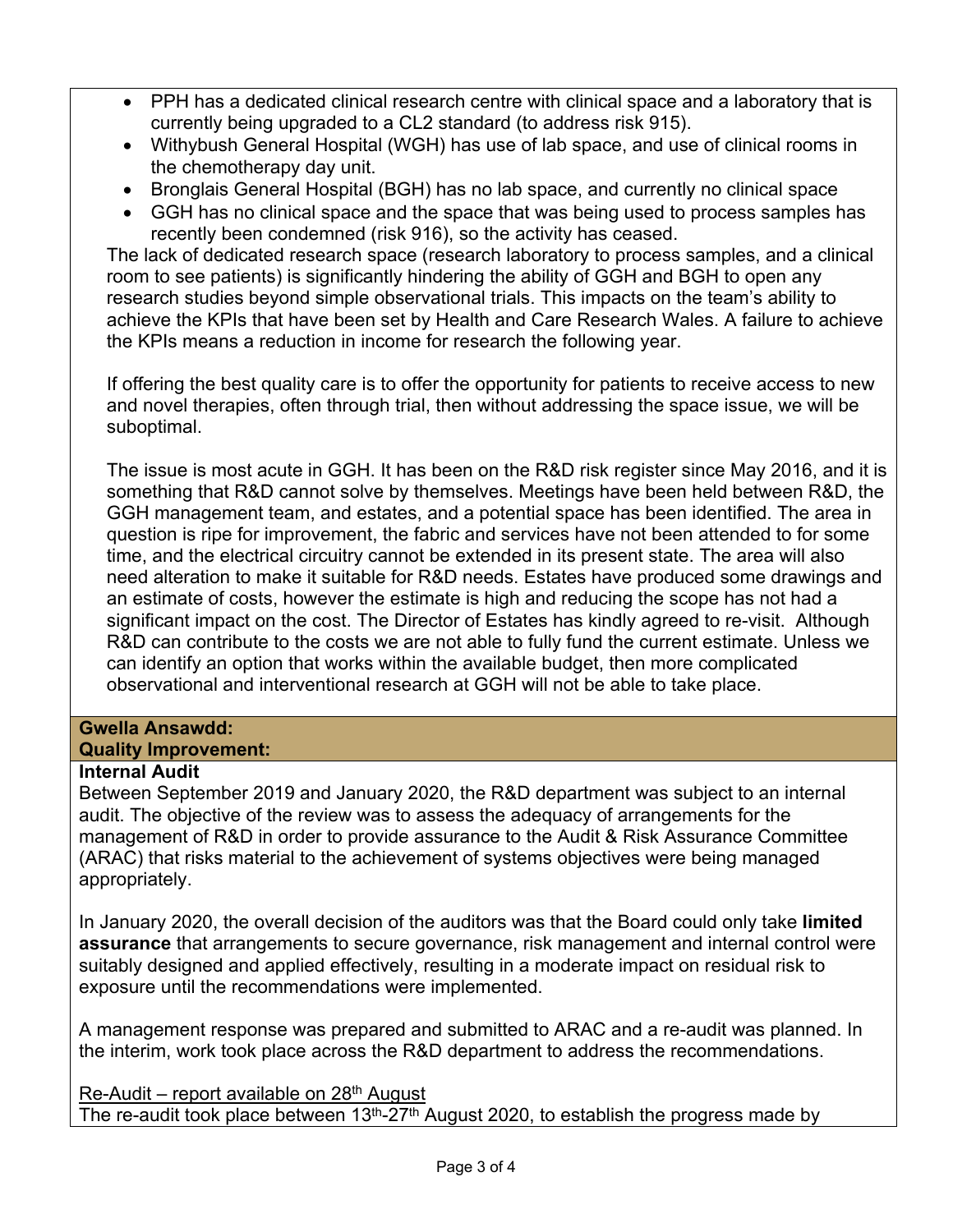management team in implementing the agreed actions. The outcome of the re-audit being that the level of assurance as to the effectiveness of the system of internal control in place is **Reasonable** Assurance. A full report is being prepared for ARAC on 20<sup>th</sup> October 2020.

### **Argymhelliad: Recommendation:**

QSEAC is asked to note the content of this report and ratify the revised R&DSC Terms of Reference (Appendix 1).

**Dyddiad y Cyfarfod Pwyllgor Nesaf: Date of Next Sub- Committee Meeting:** 

Monday 9<sup>th</sup> November 2020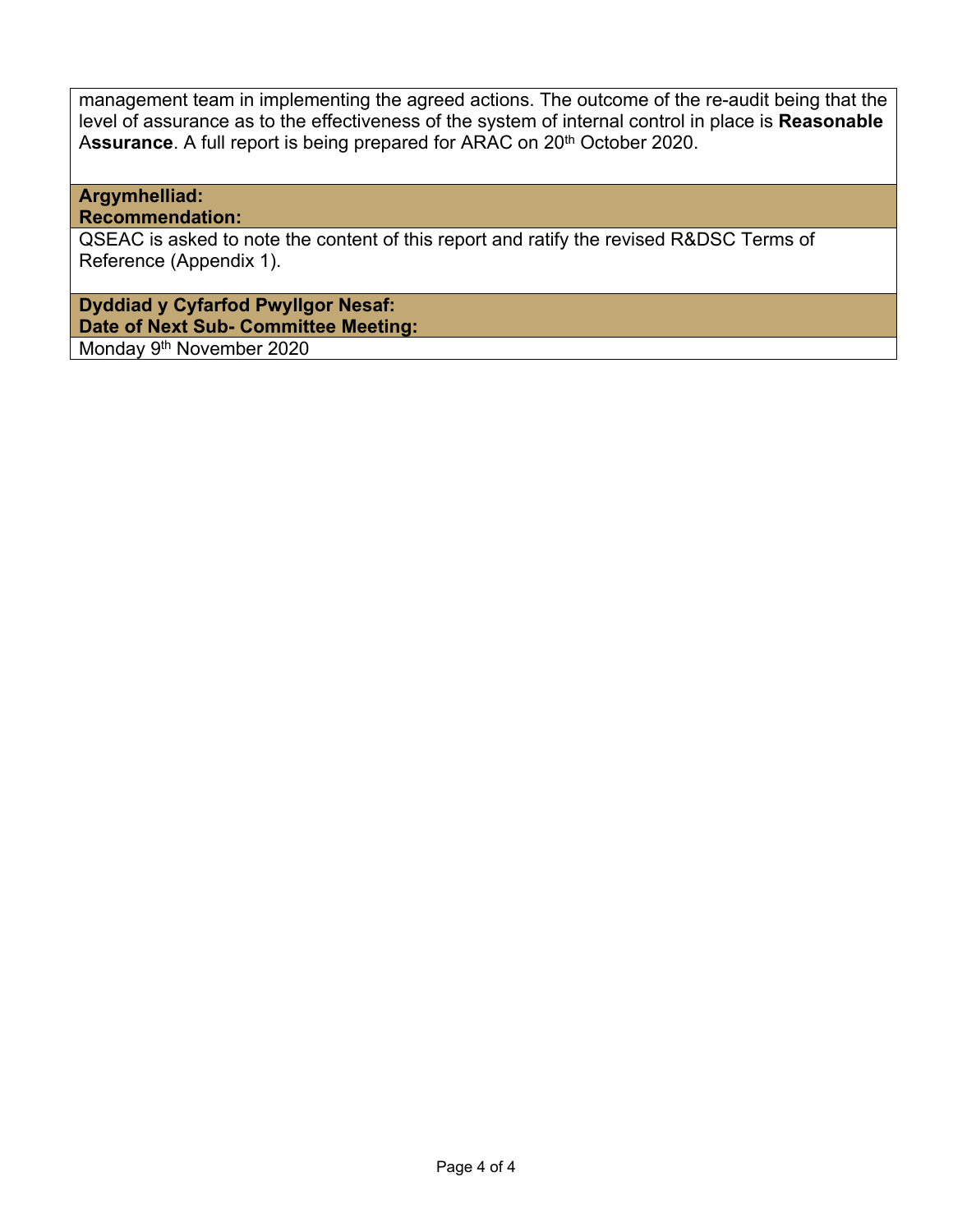

<span id="page-5-0"></span>

## **RESEARCH & DEVELOPMENT SUB-COMMITTEE**

# **TERMS OF REFERENCE**

| <b>Version</b>       | <b>Issued to:</b>                                | <b>Date</b> | <b>Comments</b> |
|----------------------|--------------------------------------------------|-------------|-----------------|
| $\sqrt{0.2}$         | Research & Development Committee                 | 07.10.2013  | Approved        |
| $\sqrt{\text{V0.3}}$ | Research & Development Committee                 | 24.10.2014  | Approved        |
| $\sqrt{0.4}$         | University Partnership Board                     | 16.11.2015  | Approved        |
| V <sub>0.5</sub>     | Research & Development Sub-Committee             | 27.11.2015  | Approved        |
| $\sqrt{0.6}$         | Research & Development Sub-Committee             | 22.02.2016  | Approved        |
| $\sqrt{\text{V0.7}}$ | Research & Development Sub-Committee             | 13.02.2017  | Approved        |
| $\sqrt{0.8}$         | Research & Development Sub-Committee             | 21.05.2018  | Approved        |
| $\sqrt{0.9}$         | Research & Development Sub-Committee             | 14.09.2020  | Approved        |
| $\sqrt{0.9}$         | Quality, Safety & Experience Assurance Committee | 06.10.2020  |                 |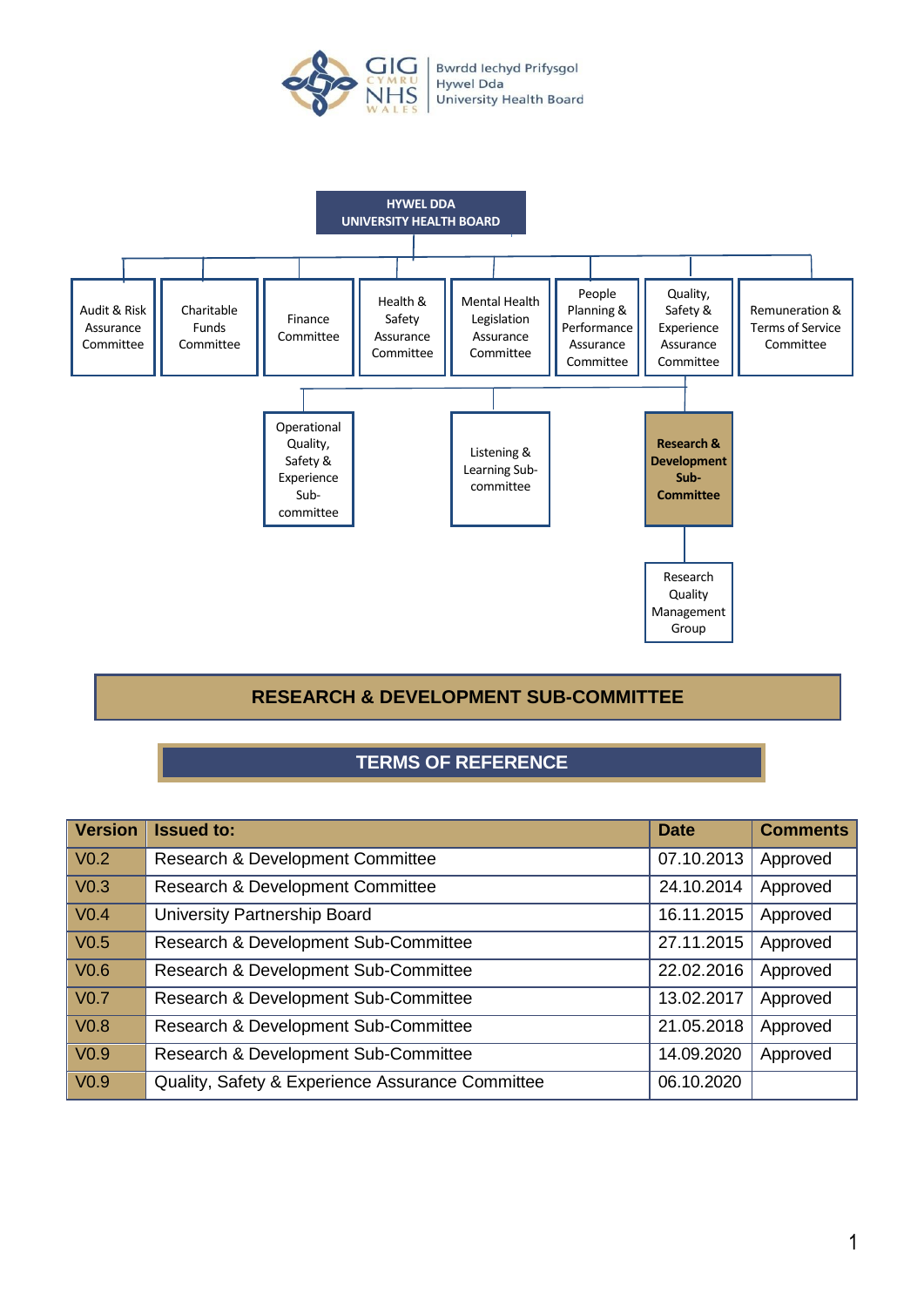# **RESEARCH & DEVELOPMENT SUB-COMMITTEE**

## **1. Constitution**

1.1 The Research & Development Sub-Committee has been established as a Sub-Committee of the Quality, Safety, and Experience Assurance Committee (QSEAC) from 1<sup>st</sup> December 2019.

### **2. Membership**

2.1 The membership of the Sub-Committee will comprise the following:

| <b>Title</b>                                                                            |  |  |
|-----------------------------------------------------------------------------------------|--|--|
| Medical Director & Deputy Chief Executive (Chair)                                       |  |  |
| Deputy Director Research & Innovation (Vice Chair)                                      |  |  |
| <b>R&amp;D Director</b>                                                                 |  |  |
| <b>Deputy R&amp;D Director</b>                                                          |  |  |
| <b>Senior R&amp;D Operations Manager</b>                                                |  |  |
| <b>Independent Member</b>                                                               |  |  |
| Assistant Director of Nursing (with a responsibility for research)                      |  |  |
| Assistant Director of Therapies and Health Science (with a responsibility for research) |  |  |
| Research active representatives - acute sector, primary care, mental health             |  |  |
| A representative from Aberystwyth University                                            |  |  |
| A representative from Swansea University                                                |  |  |
| A representative from the University of Wales Trinity Saint David                       |  |  |
| Director of Finance or deputy                                                           |  |  |
| <b>Head of Clinical Engineering</b>                                                     |  |  |
| <b>Head of Medical Education and Knowledge</b>                                          |  |  |
| Representative from the Division for Social Care and Health Research (DSCHR) Welsh      |  |  |
| Government - Health and Care Research Wales Workforce                                   |  |  |
| Representative from 3 <sup>rd</sup> Sector Organisation                                 |  |  |
| Head of Research, Innovation & Improvement, Regional Partnership Board                  |  |  |

2.2 Membership of the Sub-Committee will be reviewed on an annual basis.

### **3. Quorum and Attendance**

- 3.1 A quorum shall consist of no less than a third of the membership, and must include as a minimum the Chair or Vice-Chair of the Sub-Committee, and a research active clinician.
- 3.2 An Independent Member shall attend the meeting in a scrutiny capacity.
- 3.3 Any senior officer of the UHB or partner organisation may, where appropriate, be invited to attend, for either all or part of a meeting, to assist with discussions on a particular matter.
- 3.4 The Sub-Committee may also co-opt additional independent external "experts" from outside the organisation to provide specialist skills.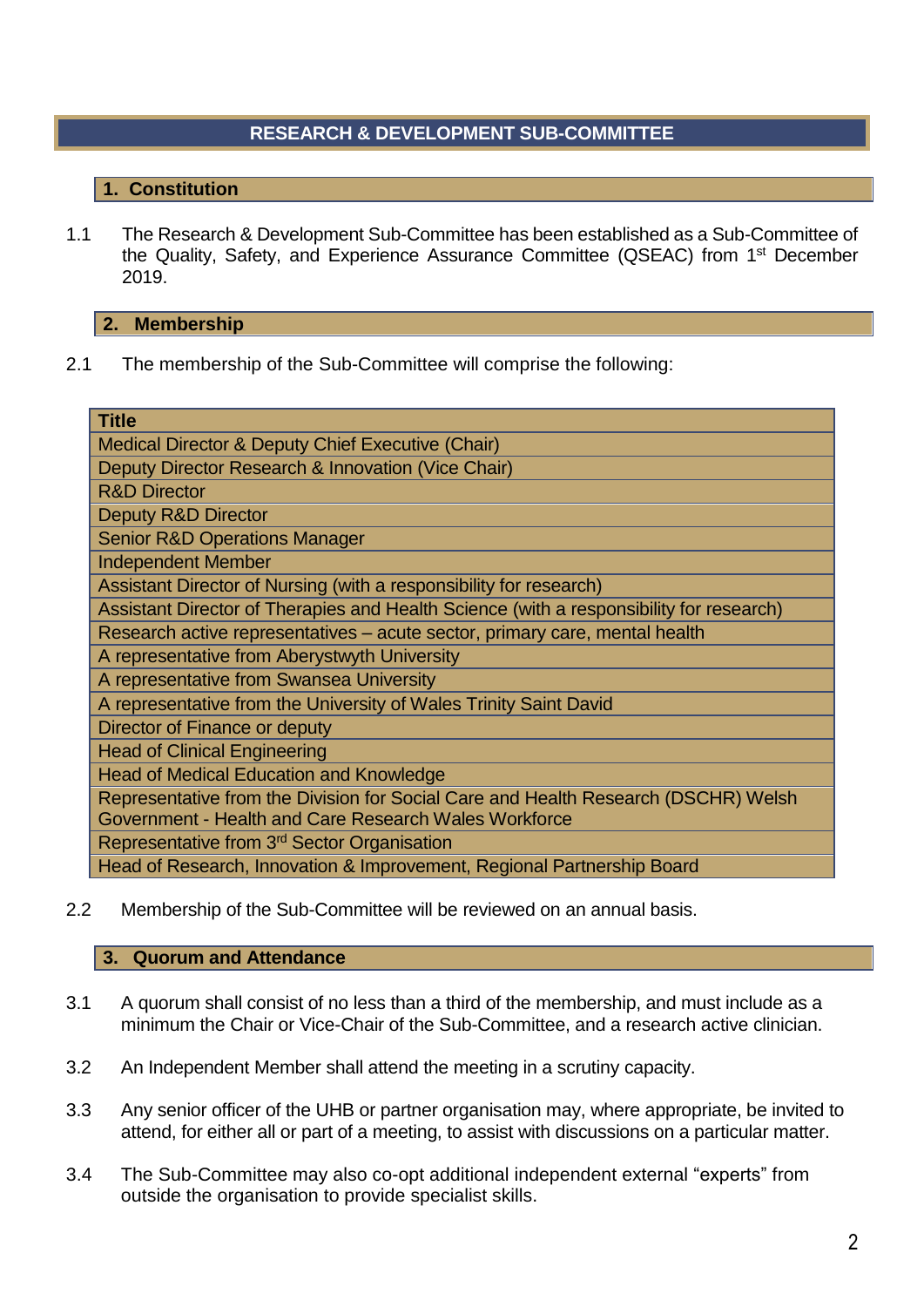- 3.5 Should any member be unavailable to attend, they may nominate a fully briefed deputy to attend in their place, subject to the agreement of the Chair.
- 3.6 The Chair of the Research & Development Sub-Committee shall have reasonable access to Executive Directors and other relevant senior staff.
- 3.7 The Sub-Committee may ask any or all of those who normally attend but who are not members to withdraw to facilitate open and frank discussion of particular matters.

## **4. Purpose**

- 4.1 The purpose of the Research & Development Sub-Committee will be to assure the Board, via the Quality, Safety and Experience Assurance Committee (QSEAC), that it is discharging its functions and meeting its responsibilities with regards to the quality and safety of research activity carried out within the organisation. The guiding principles will be:
	- 4.1.1 a clear strategy;
	- 4.1.2 clear governance and performance management; and
	- 4.1.3 working within budget constraints.
- 4.2 The Research & Development Sub-Committee will promote and support involvement in high quality, multi-disciplinary and multi-agency healthcare research, promote evidence-based healthcare, build research capacity and foster a research culture, including patient/public involvement where appropriate.
- 4.3 The Research & Development Sub-Committee will facilitate collaboration with the Research and Academic community to maximise outcome and impact for the Health Board and the patients it serves.

## **5. Key Responsibilities**

- 5.1 Assure the Board, through the QSEAC, in relation to arrangements for ensuring compliance with all relevant frameworks, UK Clinical Trials and other Regulations (transposed into UK law from European Union Directives) and reporting requirements.
- 5.2 Consider the implications for the Health Board of the outcomes arising from relevant review, audit or inspection carried out by external regulatory authorities, review progress with resulting Corrective and Preventative Action plans (CAPAs) and authorising their completion.
- 5.3 Oversee the development of the Health Board's Research and Development (R&D) Strategy, R&D Policies, Standard Operating Procedures and other relevant written control documents in line with local and national priorities and guidance.
- 5.4 Approve R&D written control documents (policies, plans, Standard Operating Procedures, etc) within the scope of the Sub-Committee, obtaining ratification as and where appropriate.
- 5.5 Provide assurance to the Board, through the QSEAC that the ring fenced R&D funding is being spent according to Welsh Government requirements.
- 5.6 Receive and comment on financial, performance management and data reports from the R&D operational team.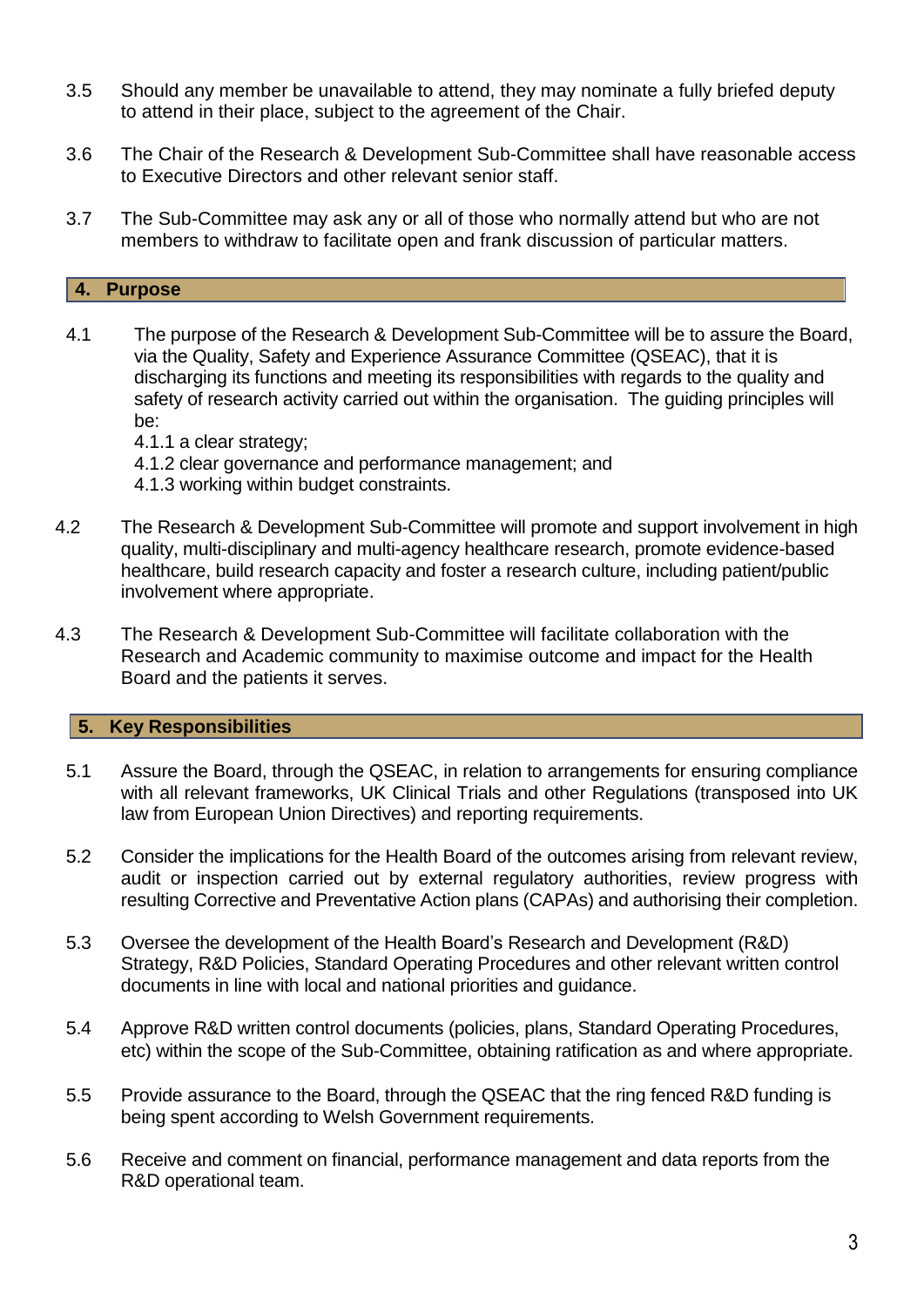- 5.7 Ensure strong relationships and effective communication with associated Higher Education Institutions and other external organisations.
- 5.8 Support Universities with their research agenda, including undergraduate /postgraduate work, research impact, and their Research Excellence Framework submission.
- 5.9 Ensure the UHB maintains its University status by monitoring and driving improvement in those metrics associated with University status against which it will be judged by Welsh Government:
	- **•** University Links
	- Health Education and Training Contribution
	- Contribution to Quality Care
	- Contribution to Health Research
	- Contribution to other Health Related activities
- 5.10 Seek assurance on the management of operational risks that have been aligned to the Sub-Committee, and provide assurance to the Quality, Safety and Experience Assurance Committee that risks are being managed effectively and report any areas of concern, eg where risk tolerance is exceeded, lack of timely action.
- 5.11 Report on R&D activity to relevant health community committees and the Health Board via the R&D Director or a nominated deputy.
- 5.12 Agree issues to be escalated to the Quality, Safety and Experience Assurance Committee, with recommendations for action.

### **6. Agenda and Papers**

- 6.1 The Sub-Committee Secretary is to hold an agenda setting meeting with the Chair and/or the Vice Chair and the R&D Director, at least **six** weeks before the meeting date.
- 6.2 The agenda will be based around the Sub-Committee work plan, identified risks, matters arising from previous meetings, issues emerging throughout the year and requests from Sub-Committee members. Following approval, the agenda and timetable for papers will be circulated to all Sub-Committee members.
- 6.3 All papers must be approved by the Deputy Director, Research & Innovation.
- 6.4 The agenda and papers for meetings will be distributed **seven** days in advance of the meeting.
- 6.5 The minutes and action log will be circulated to members within **ten** days to check the accuracy.
- 6.6 Members must forward amendments to the Sub-Committee Secretary within the next **seven** days. The Sub-Committee Secretary will then forward the final version to the Sub-Committee Chair for approval.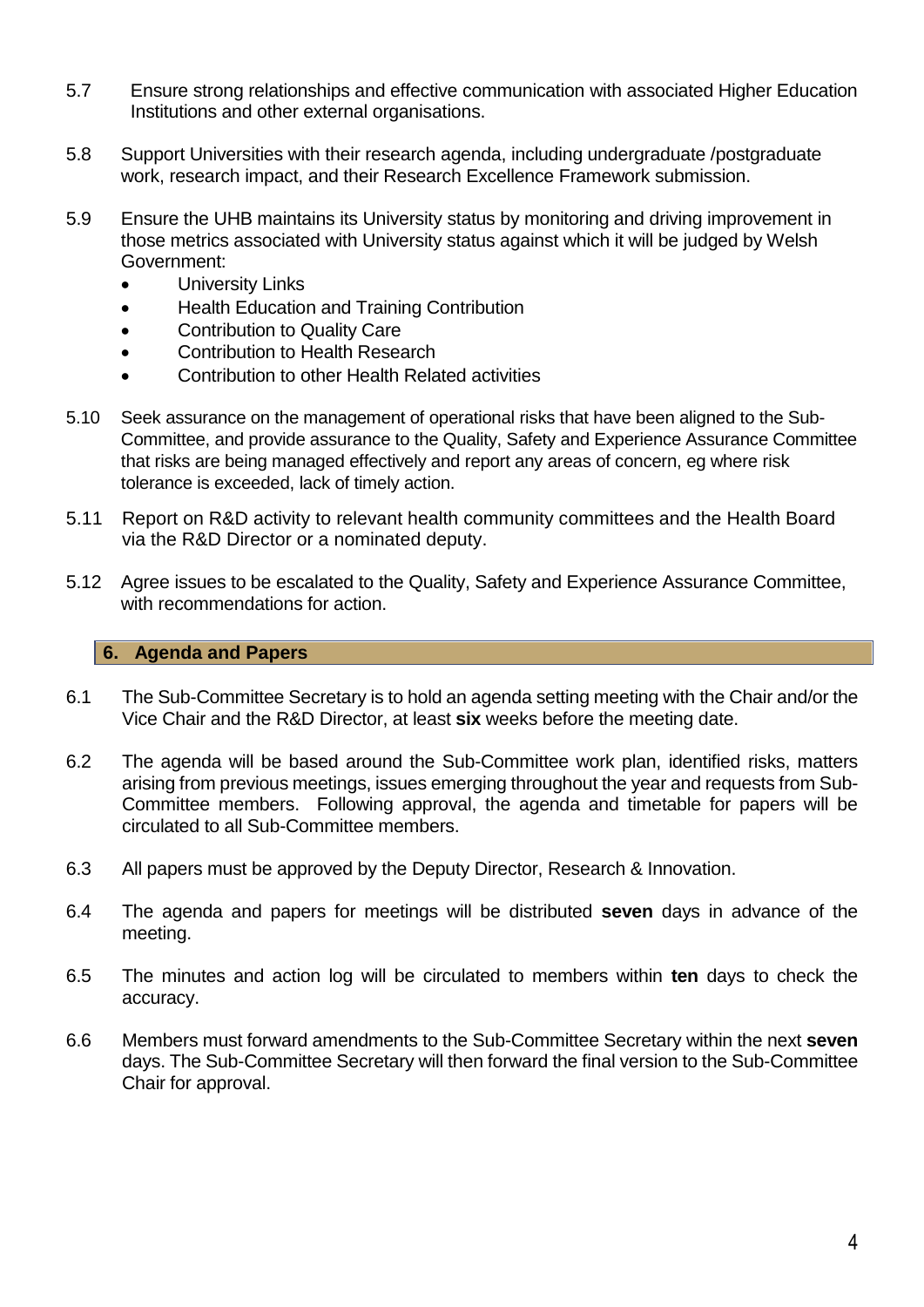## **7. Frequency of Meetings**

- 7.1 The Sub-Committee will meet bi-monthly and shall agree an annual schedule of meetings. Any additional meetings will be arranged as determined by the Chair of the Sub-Committee in discussion with the R&D Director.
- 7.2 The Chair of the Sub-Committee, in discussion with the Sub-Committee Secretary, shall determine the time and the place of meetings of the Sub-Committee and procedures of such meetings.

### **8. Accountability, Responsibility and Authority**

- 8.1 The Sub-Committee will be accountable to the Quality, Safety and Experience Assurance Committee for its performance in exercising the functions set out in these Terms of Reference.
- 8.2 The Sub-Committee shall embed the UHB's vision, corporate standards, priorities and requirements, e.g. equality and human rights, through the conduct of its business.
- 8.3 The requirements for the conduct of business as set out in the UHB's Standing Orders are equally applicable to the operation of the Sub-Committee.

### **9. Reporting**

- 9.1 The Sub-Committee, through its Chair and members, shall work closely with the Board's other committees, including joint / sub committees and groups to provide advice and assurance to the Board through the: 10.1.1 joint planning and co-ordination of Board and Committee business; 10.1.2 sharing of information.
- 9.2 In doing so, the Sub-Committee shall contribute to the integration of good governance across the organisation, ensuring that all sources of assurance are incorporated into the Board's overall risk and assurance framework.
- 9.3 The Sub-Committee may establish groups or task and finish groups to carry out specific aspects of Sub-Committee business on its behalf. The Sub-Committee will receive updates from each Group detailing the business undertaken on its behalf. The following management groups have been or will be established:
	- 10.3.1 Research Quality Management Group;
- 9.4 The Sub-Committee Chair, supported by the Sub-Committee Secretary, shall:
	- 9.4.1 Report formally, regularly and on a timely basis to the Quality, Safety and Experience Assurance Committee on the Sub-Committee's activities. This includes the submission of a Sub-Committee update report for information after every meeting, as well as the presentation of an Annual Report within 6 weeks of the end of the financial year;
	- 9.4.2 Bring to the Quality, Safety and Experience Assurance Committee's specific attention any significant matters under consideration by the Sub-Committee;
	- 9.4.3 Ensure appropriate escalation arrangements are in place to alert the UHB Chair, Chief Executive, or Chair of other relevant Committees, of any urgent/critical matters that may compromise patient care and affect the operation and/or reputation of the UHB.